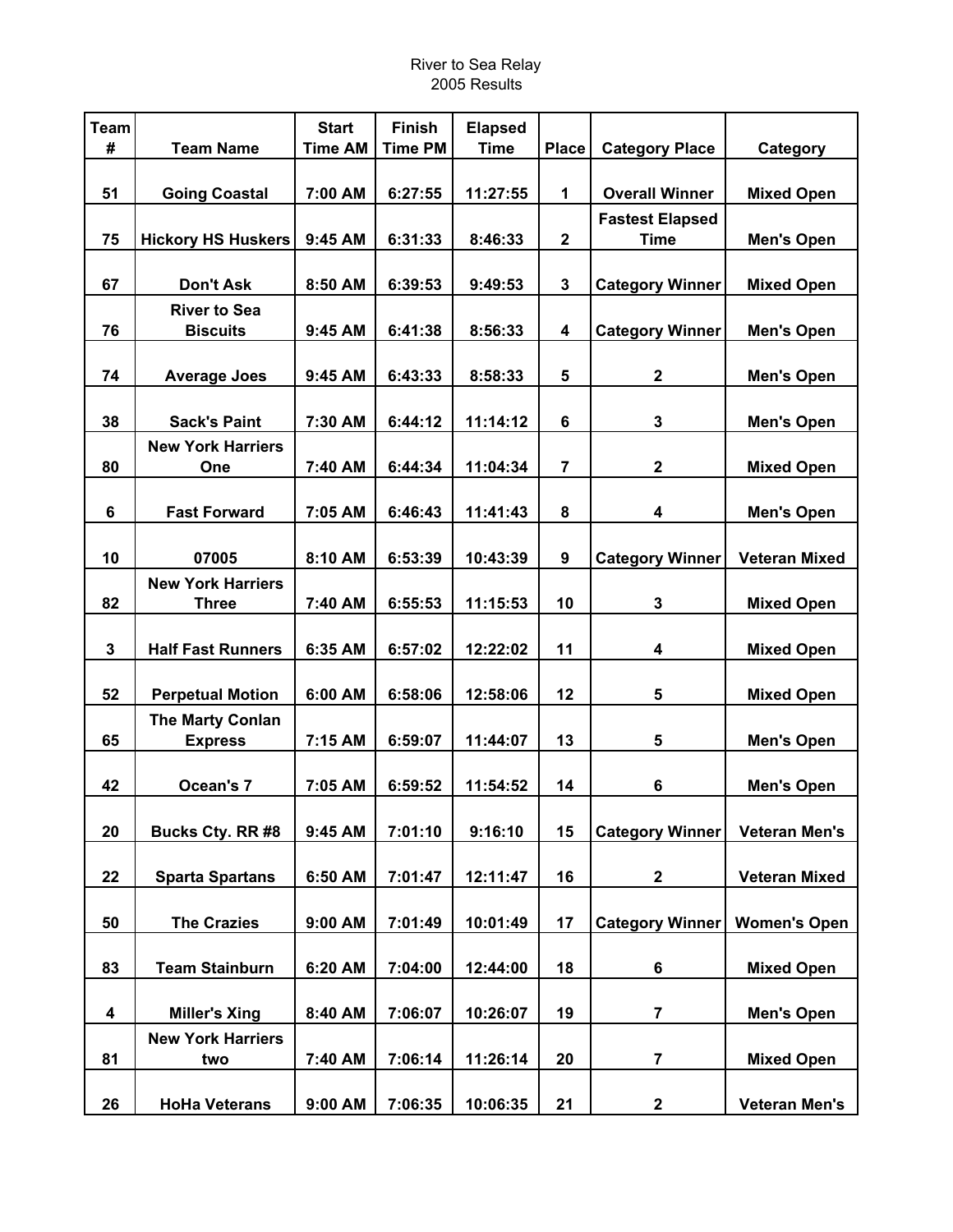| 1  | Essex RC #1                                 | 7:40 AM | 7:07:00 | 11:27:00 | 22 | 8           | <b>Mixed Open</b>    |
|----|---------------------------------------------|---------|---------|----------|----|-------------|----------------------|
| 54 | Once a Runner                               | 8:50 AM | 7:07:09 | 10:17:09 | 23 | 9           | <b>Mixed Open</b>    |
| 55 | <b>CUH2A</b>                                | 7:30 AM | 7:09:50 | 11:39:50 | 24 | 9           | <b>Men's Open</b>    |
| 16 | <b>Bucks Cty RR 4</b>                       | 8:05 AM | 7:11:27 | 11:06:27 | 25 | 3           | <b>Veteran Men's</b> |
|    |                                             |         |         |          |    |             |                      |
| 78 | <b>Team Run Naked</b>                       | 9:15 AM | 7:13:07 | 9:58:07  | 26 | 10          | <b>Mixed Open</b>    |
| 14 | <b>Two Bucks</b>                            | 8:05 AM | 7:14:56 | 11:09:56 | 27 | 10          | <b>Men's Open</b>    |
| 79 | <b>Maximus</b>                              | 7:40 AM | 7:15:31 | 11:35:31 | 28 | 11          | <b>Men's Open</b>    |
| 58 | <b>The Runegades</b>                        | 8:50 AM | 7:16:05 | 10:26:05 | 29 | 12          | <b>Mixed Open</b>    |
| 53 | The Jockey Hollows                          | 9:30 AM | 7:17:01 | 9:47:01  | 30 | 11          | <b>Mixed open</b>    |
| 71 | <b>Air Force Blue</b>                       | 7:10 AM | 7:18:37 | 12:08:37 | 31 | 12          | <b>Men's Open</b>    |
| 77 | <b>Team Handsome</b>                        | 9:30 AM | 7:18:40 | 9:48:40  | 32 | 13          | <b>Men's Open</b>    |
| 41 | <b>International Drug</b><br><b>Runners</b> | 7:00 AM | 7:19:14 | 12:19:41 | 33 | 14          | <b>Men's Open</b>    |
| 33 | <b>Somerset Runners</b>                     | 6:40 AM | 7:19:58 | 12:39:58 | 34 | 13          | <b>Mixed Open</b>    |
| 12 | <b>Cooper's Troopers</b>                    | 9:00 AM | 7:20:16 | 10:20:16 | 35 | 16          | <b>Men's Open</b>    |
| 36 | Hess & Co.                                  | 7:40 AM | 7:20:29 | 11:40:29 | 36 | 14          | <b>Mixed Open</b>    |
| 28 | <b>NJRRC - Hartshorne</b>                   | 8:05 AM | 7:20:34 | 11:15:34 | 37 | 15          | <b>Men's Open</b>    |
| 45 | <b>Summit</b>                               | 9:40 AM | 7:22:45 | 9:42:45  | 38 | 15          | <b>Mixed Open</b>    |
|    |                                             |         |         |          |    |             |                      |
| 8  | <b>Team Cendant</b>                         | 7:30 AM | 7:23:09 | 11:53:09 | 39 | 17          | <b>Men's Open</b>    |
| 9  | <b>Rose City Thorns</b>                     | 6:40 AM | 7:23:31 | 12:43:31 | 40 | 4           | <b>Veteran Men's</b> |
| 68 | <b>Pennsylvania's Big</b><br>4 et al        | 9:25 AM | 7:24:08 | 9:59:08  | 41 | 18          | <b>Men's Open</b>    |
| 39 | <b>The Linebackers</b>                      | 9:00 AM | 7:25:13 | 10:25:13 | 42 | $\mathbf 2$ | <b>Women's Open</b>  |
| 43 | <b>Ambulance Chasers</b>                    | 6:30 AM | 7:26:09 | 12:56:09 | 43 | 16          | <b>Mixed Open</b>    |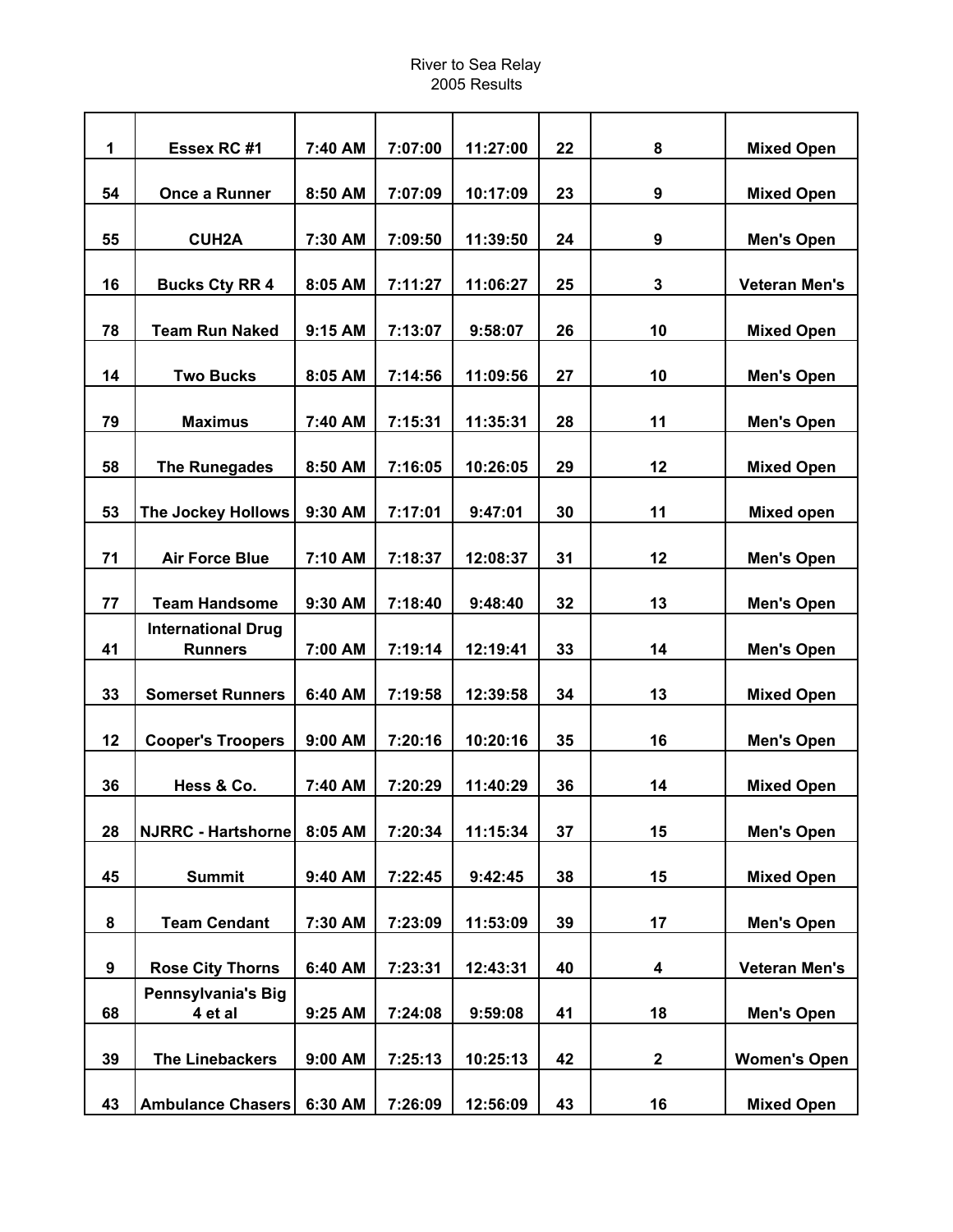| 63                      | <b>Baking Turtles</b>                     | 6:20 AM | 7:26:33 | 13:06:03 | 44 | 17 | <b>Mixed Open</b>    |
|-------------------------|-------------------------------------------|---------|---------|----------|----|----|----------------------|
| 24                      | <b>Harey Tortoises #2</b>                 | 7:25 AM | 7:27:05 | 12:02:05 | 45 | 18 | <b>Mixed Open</b>    |
| $\mathbf 2$             | 3W+4M=7HRH@R2C<br>10                      | 7:00 AM | 7:27:31 | 12:27:31 | 46 | 3  | <b>Veteran Mixed</b> |
| 13                      | <b>Bucks Cty RR 1</b>                     | 8:10 AM | 7:28:00 | 11:18:00 | 47 | 5  | <b>Veteran Men's</b> |
| 31                      | <b>Looney Bird</b><br><b>Running Club</b> | 6:45 AM | 7:28:08 | 12:23:08 | 48 | 19 | <b>Mixed Open</b>    |
| 21                      | <b>Bucks Cty RR#9</b>                     | 8:05 AM | 7:29:05 | 11:24:05 | 49 | 19 | <b>Men's Open</b>    |
| 29                      | <b>NJRRC - Huber</b>                      | 7:50 AM | 7:29:23 | 11:19:23 | 50 | 20 | <b>Men's Open</b>    |
| 73                      | <b>Guys &amp; Dolls</b>                   | 8:05 AM | 7:32:01 | 11:27:01 | 51 | 20 | <b>Mixed Open</b>    |
| 37                      | <b>Team Targum</b>                        | 6:40 AM | 7:33:46 | 12:53:46 | 52 | 21 | <b>Men's Open</b>    |
| 30                      | <b>Smoke Rise Striders</b>                | 6:50 AM | 7:34:18 | 12:44:18 | 53 | 21 | <b>Mixed Open</b>    |
| 57                      | <b>TNT to Sea</b>                         | 6:20 AM | 7:34:46 | 13:14:46 | 54 | 3  | <b>Women's Open</b>  |
| 69                      | <b>RU hip-snorters</b>                    | 8:35 AM | 7:35:30 | 11:00:30 | 55 | 22 | <b>Mixed Open</b>    |
| 11                      | Essex RC #2                               | 7:40 AM | 7:36:58 | 11:56:58 | 56 | 6  | <b>Veteran Men's</b> |
| 17                      | 92 Degrees of<br><b>Perspiration</b>      | 8:05 AM | 7:40:59 | 11:35:59 | 57 | 22 | <b>Men's Open</b>    |
| 18                      | <b>Long Strange Trip</b>                  | 7:20 AM | 7:42:34 | 12:22:34 | 58 | 4  | <b>Women's Open</b>  |
| 25                      | <b>Y-Not</b>                              | 9:25 AM | 7:45:34 | 10:20:34 | 59 | 23 | <b>Men's Open</b>    |
| 19                      | Buck Cty. RR #7                           | 6:45 AM | 7:46:36 | 13:01:36 | 60 | 4  | <b>Veteran Mixed</b> |
| $\overline{\mathbf{5}}$ | Nolan & Asso.                             | 7:20 AM | 7:48:45 | 12:28:45 | 61 | 8  | <b>Men's Open</b>    |
| 46                      | <b>Blazing Mullets</b>                    | 7:00 AM | 7:51:07 | 12:51:07 | 62 | 24 | <b>Men's Open</b>    |
| 47                      | Gone in 52,000<br><b>Seconds</b>          | 6:20 AM | 7:54:18 | 13:34:18 | 63 | 23 | <b>Mixed Open</b>    |
| 15                      | <b>S.L.O.W.</b>                           | 8:15 AM | 7:55:33 | 11:40:33 | 64 | 7  | <b>Veteran Men's</b> |
| 23                      | <b>Harey Tortoises #1</b>                 | 7:20 AM | 7:56:04 | 12:36:04 | 65 | 24 | <b>Mixed Open</b>    |